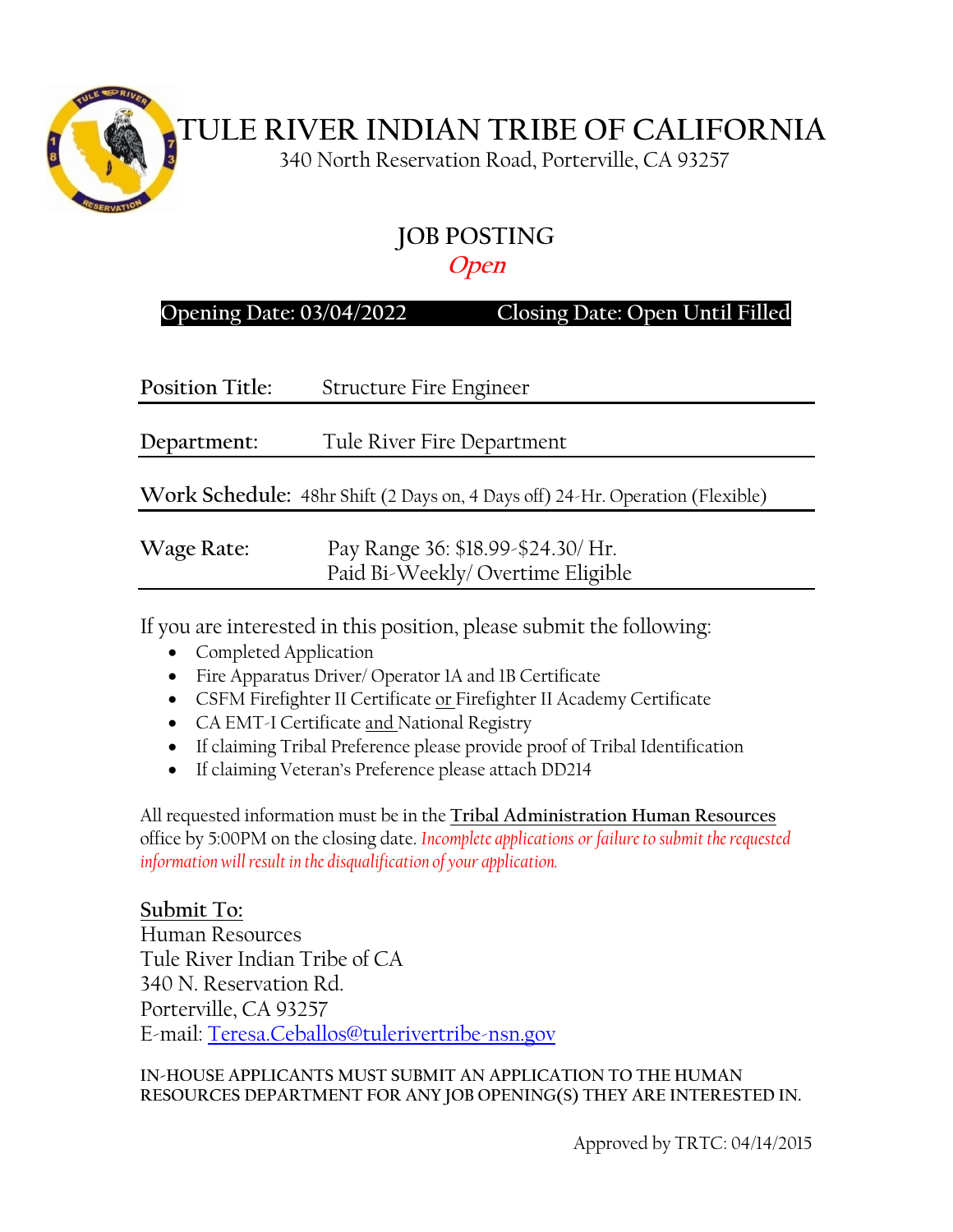

# **TULE RIVER INDIAN TRIBE OF CALIFORNIA**

340 N. Reservation Road, Porterville, CA 93257

## **JOB DESCRIPTION**

**POSITION TITLE:** Structure Fire Engineer **WORKSITE:** Tule River Fire Station

 299 S. Reservation Rd. Porterville, CA 93257

#### **GENERAL POSITION DESCRIPTION**

Under general supervision, supervises lower level staff, drives, operates, and maintains fire apparatus and equipment in response to life and property protection emergencies performing heavy physical work, including structure fires, wildland fires, medical aids, vehicle accidents, hazardous materials incidents, rescue efforts and other emergency calls; participates in fire suppression and prevention, station and equipment maintenance, and training activities; report writing and other documentation; performs related duties as required.

#### **DUTIES, RESPONSIBILITIES & ABILITIES**

- 1. Drives fire engine and transports firefighting personnel to an emergency site; locates hydrants, operates pumps, evaluates water system and supply.
- 2. Responds to fire emergencies; operates various firefighting; control and rescue equipment; performs fire ground operations; responds to and participates in emergency situations involving toxic/hazardous materials.
- 3. Renders emergency medical aid and CPR to the sick and injured in fire and other emergency situations.
- 4. Inspects, cleans and services firefighting equipment and apparatus; maintains clean and orderly conditions in and about the fire station; tests and maintains hydrant systems.
- 5. Administers, coordinates, delegates, and participates in training activities, practice drills and physical fitness programs.
- 6. Monitors daily activities of two firefighters of the shift following all policies and procedures set forth by the department and Tribe.
- 7. Participates in inspections of public and commercial buildings for fire prevention, target hazard identification and review, and fire code enforcement.
- 8. Assists with programs such as weed abatement, arson investigation, public information programs, staff development, pre-fire planning, and maintaining pertinent maps; assists in various department operations by performing assigned tasks.
- 9. Participates in public education programs; makes presentations to school children, service departments and public gatherings on fire and burn prevention; represents the department at public functions to promote fire and burn prevention by the general public.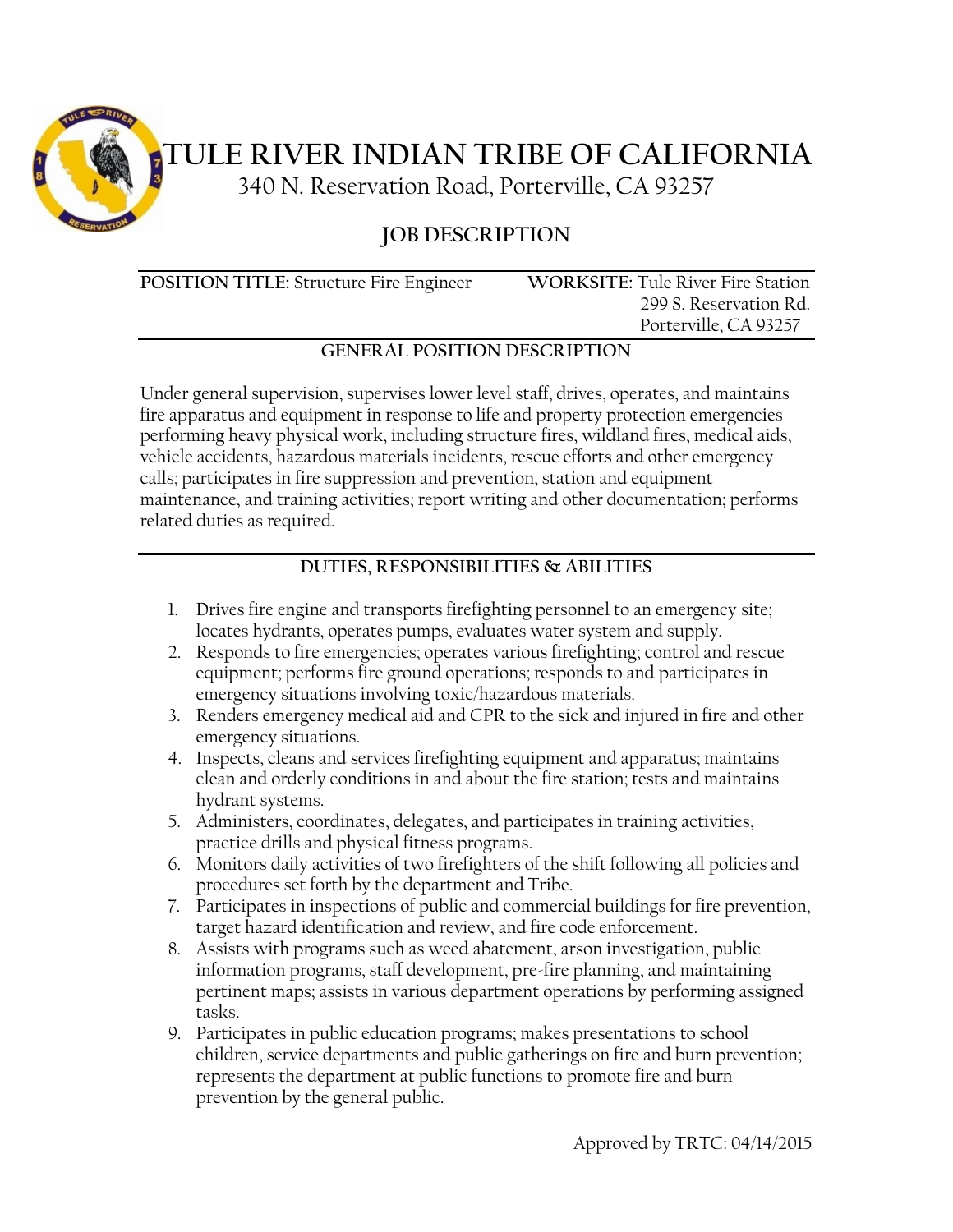- 10. Participates in community events; represents the department in a respectful and professional manner.
- 11. Maintains and submits records and reports of inspections, training, work activities as required; may assist captain with various reporting requirements.

#### **REQUIREMENTS/EDUCATION AND OR EXPERIENCE**

- 1. One year of firefighting experience as a full time employee with an all risk fire department.
- 2. Must be able to obtain CSFM I-300 Certificate within one year of appointment (Date of Hire).
- 3. Certified by the California State Board of Fire Services for Driver Operator 1A/1B.
- 4. Certified by the California State Board of Fire Services as a Firefighter II or completion of an approved Firefighter II Academy.
- 5. Must possess a valid and current California State EMT-1A Certificate, and/or an EMT National Registry Certificate and registered with the State of California.
- 6. Possession of, and ability to maintain, a valid California Driver's License Class C firefighter endorsement or higher at time of appointment (hire date); with Department specific Endorsements.
- 7. Must be insurable to drive department vehicles.
- 8. Must pass physical agility test on an annual basis.
- 9. Must successfully complete a background investigation and pre-employment drug/alcohol screen.

#### **Ability to:**

- 1. Drive a fire engine in non-emergency and emergency response(s).
- 2. Operate all fire, emergency and communication equipment, and apparatus; operate firefighting equipment under a variety of conditions; compute engine and nozzle pressures.
- 3. Put on and work in safety gear in hot conditions.
- 4. Administer medical care and life support procedures.
- 5. Identify and solve problems thinking and acting quickly in emergency situations.
- 6. Communicate effectively with individuals of all ages in various emotional states.
- 7. Communicate in person and by any form of communication device, understand and follow directions under stressful conditions.
- 8. Remember and make a written record of observations and actions taken.
- 9. Comprehend reading materials.
- 10. Use a computer to enter and retrieve information.
- 11. Establish and maintain effective working relationships with superiors, peers, subordinates and the general public.

#### **Knowledge of:**

Fire behavior and suppression techniques; operation and maintenance of pumping engines and water tender; practical/applied hydraulics; mathematics; water pressure and flow calculations; hydrant and water main systems; traffic laws and regulations; reservation geography; universal fire vocabulary and emergency medical care and basic life support techniques; basic mechanical and building construction maintenance principles; universal safety precautions when providing medical attention; equipment safety inspection procedures; the proper handling of toxic/hazardous materials.

Approved by TRTC: 04/14/2015